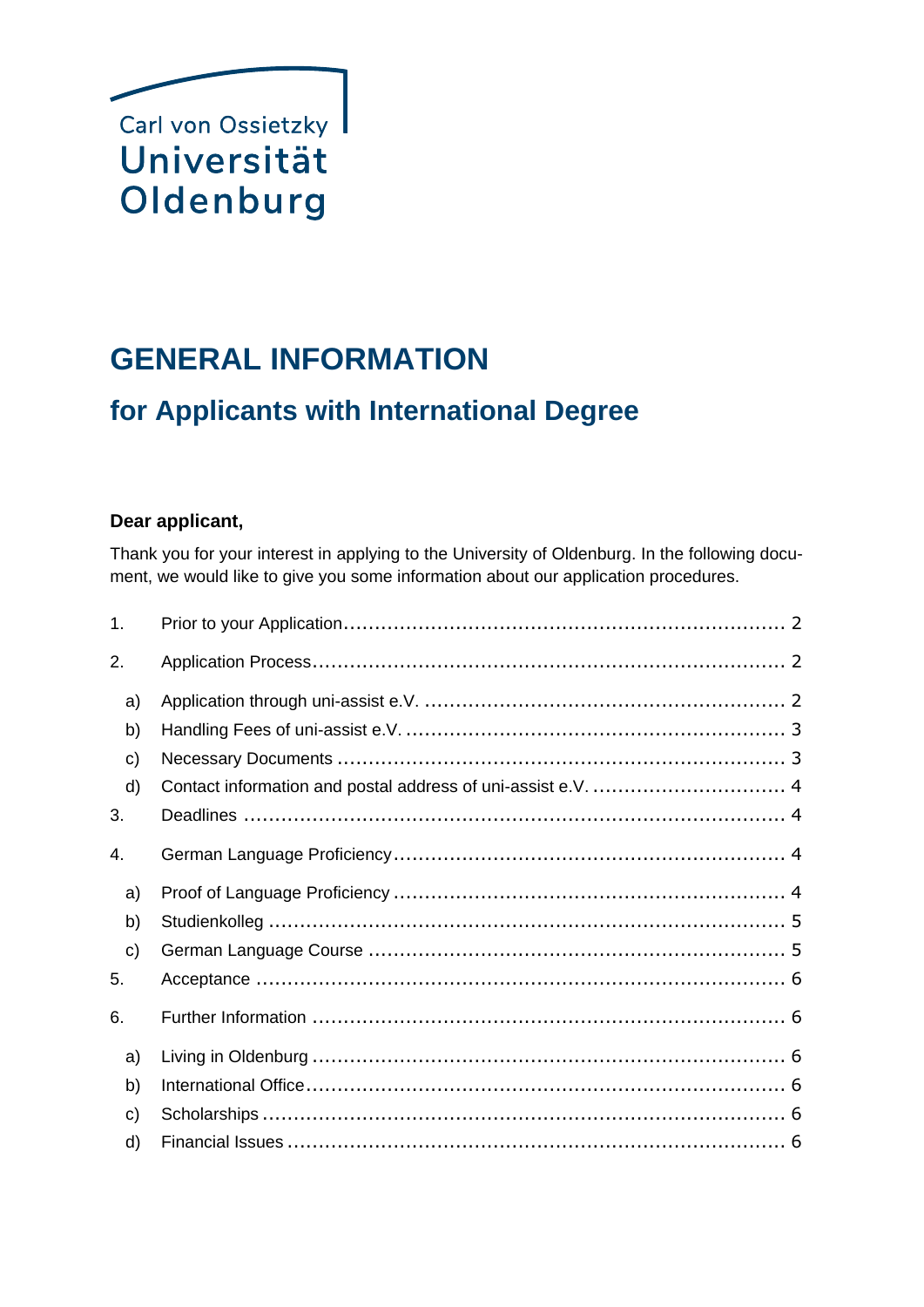#### <span id="page-1-0"></span>**1. Prior to your Application**

Before you apply at the University of Oldenburg, please make sure you found the right degree program that match your interests and your qualifications.

Information on the degree programs offered by the University of Oldenburg can be found at<https://uol.de/en/students/degree-programmes/>

Degree programs taught in English: <https://uol.de/en/students/degree-programmes-in-english/>

Here, you can find information on the course contents, the language of instruction as well as admission requirements like prior degrees, language requirements and other demands. For more **information on studying at our university**, please contact the Study and Carrier Counselling Service [https://uol.de/en/zskb/.](https://uol.de/en/zskb/)

You get detailed **information on each degree course** from the respective academic counselling. Contact information is presented on the information page of the degree program.

#### <span id="page-1-1"></span>**2. Application Process**

Applications from students with foreign degrees who wish to study at the University of Oldenburg are processed by the Service Centre for International Applications for Study, [uni-assist](http://www.uni-assist.de/index_en.html) [e.V.](http://www.uni-assist.de/index_en.html) [\(https://www.uni-assist.de/en/\)](https://www.uni-assist.de/en/).

This includes:

- International applicants with degrees from their home or any other foreign country
- EU and EEA citizens
- Germans with foreign school-certificates
- DAAD scholars

**PLEASE NOTE,** applicants who have already finished a degree in Germany **DO NOT** need to apply through [uni-assist](http://www.uni-assist.de/index_en.html) e.V.

A pre-evaluation of your transcripts will not be made by the University of Oldenburg. Applicants will be informed by  $uni-assist e.V.$  $uni-assist e.V.$  and  $-$  in the case of admission  $-$  by the University of Oldenburg.

In regard to future correspondence, please mention your name, your academic subject and your applicant number.

#### <span id="page-1-2"></span>a) Application through uni-assist e.V.

The core task of uni-assist e.V. is the evaluation of international school/university certificates in regard to their equivalence to German school/university degrees.

[Uni-assist](http://www.uni-assist.de/index_en.html) e.V. provides step-by-step instructions pertaining to the application procedure. Please note that the processing time is approximately 4 weeks. Your application must be fully

**VISITOR ADDRESS** StudentServiceCenter Building A12 D - 26129 Oldenburg

**OFFICE HOURS** Mon, Tue, Thu 10.00 - 12.30 Tue 14.30 – 16.30 **EMAIL AND PHONE** Admission for bachelor's degree courses [admission.bachelor@uol.de](mailto:admission.bachelor@uol.de)  $(04 41) 7 98 - 4515$ 

Admission for master's degree courses [admission.master@uol.de](mailto:admission.master@uol.de)  $(0441)$  7 98 – 2517

**INTERNET** <https://uol.de/en/admissions-office>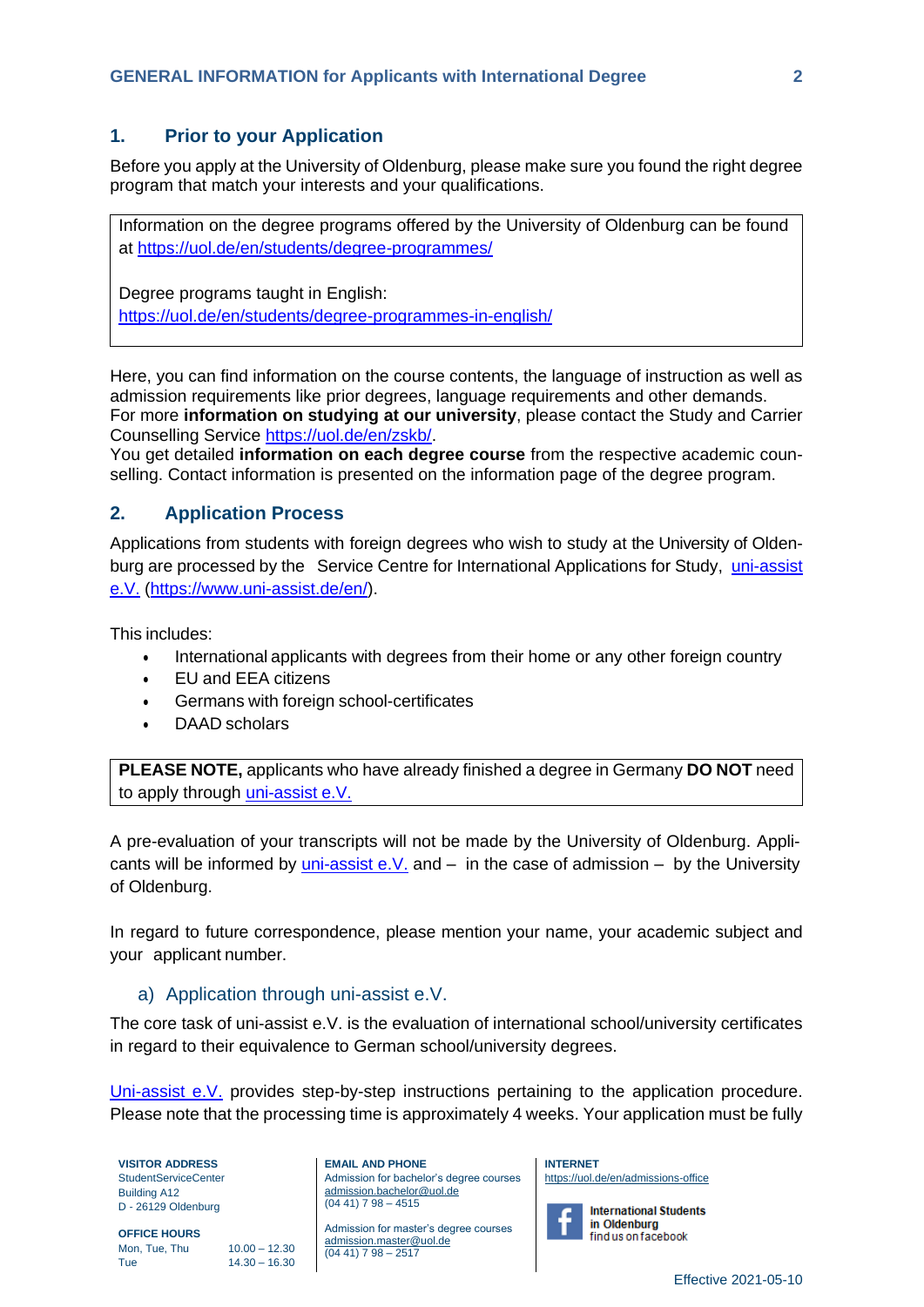submitted to uni-assist by the application deadline. It is in your own interest to apply three months before the application deadline.

Find more information on the application process through [uni-assist](http://www.uni-assist.de/index_en.html) e.V. by following [https://www.uni-assist.de/en/faqs/.](https://www.uni-assist.de/en/faqs/)

#### <span id="page-2-0"></span>b) Handling Fees of uni-assist e.V.

[Uni-assist](http://www.uni-assist.de/index_en.html) e.V. will begin processing only after receiving the complete set of application documents and the complete fee!

The handling fees for the evaluation of international certificates and the preliminary examination of the application documents are as follows:

| For the first of several applications, applicants are charged in general                                      | 75€      |
|---------------------------------------------------------------------------------------------------------------|----------|
| For every additional application for admission at a further or the same<br>university, applicants are charged | $30 \in$ |

The handling fees are charged per semester.

Please note that the application to [uni-assist](http://www.uni-assist.de/index_en.html) e.V. will not be processed until the fee payment has been received by [uni-assist](http://www.uni-assist.de/index_en.html) e.V. Please note, that transaction fees may apply when you transfer money from foreign countries. These transaction fees need to be paid before [uni](http://www.uni-assist.de/index_en.html)[assist e.V.](http://www.uni-assist.de/index_en.html) will process your application.

You can find more information on the fee payment including the bank account methods of payment and bank account information at [https://www.uni-assist.de/fees-payment.html.](https://www.uni-assist.de/fees-payment.html)

#### <span id="page-2-1"></span>c) Necessary Documents

To prove your academic qualifications for admission, please upload the following documents with your application through [uni-assist e.V.:](http://www.uni-assist.de/index_en.html)

- 1. High school diploma / Secondary School certificate
- 2. University grades / transcripts / degrees
- 3. Proof of German Language proficiency (applicants for courses with English as the medium of instruction do not need German proficiency)
- 4. Proof of English Language proficiency (if stated in the admission requirements)
- 5. University admissions test (if available)
- 6. APS-Certificate (ONLY for applicants with a degree from China / Vietnam) please submit an original by post to uni-assist!

**VISITOR ADDRESS** StudentServiceCenter Building A12 D - 26129 Oldenburg

**OFFICE HOURS** Mon, Tue, Thu 10.00 - 12.30 Tue 14.30 – 16.30 **EMAIL AND PHONE** Admission for bachelor's degree courses [admission.bachelor@uol.de](mailto:admission.bachelor@uol.de)  $(04 41) 7 98 - 4515$ 

Admission for master's degree courses [admission.master@uol.de](mailto:admission.master@uol.de)  $(0441)$  7 98 – 2517

**INTERNET** <https://uol.de/en/admissions-office>

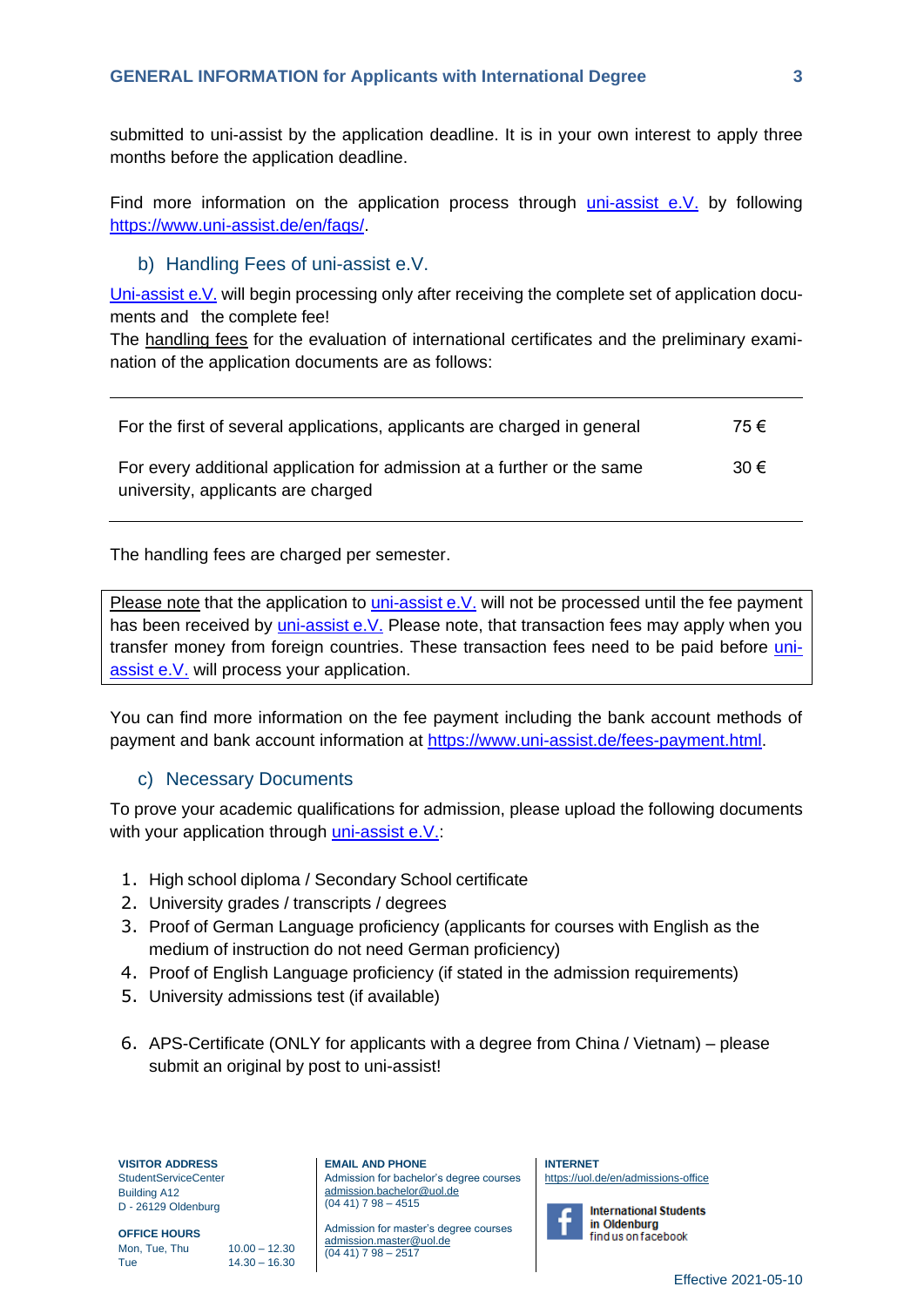**PLEASE NOTE**, the topics 1, 2 + 5 **MUST BE** accompanied by translations into German or English. Please upload scans of original documents.

We DO NOT need any attested copies or application documents by letter for your application.

All original documents have to be presented (without exception) in order for a successful enrollment to occur.

#### <span id="page-3-0"></span>d) Contact information and postal address of uni-assist e.V.

You can find the [contact information](http://www.uni-assist.de/contact-en.html) of uni-assist e.V. as well as the [postal address](http://www.uni-assist.de/contact-en.html) for your application on the following website:<https://www.uni-assist.de/contact-en.html>

#### <span id="page-3-1"></span>**3. Deadlines**

Be aware that processing at [uni-assist e.V.](http://www.uni-assist.de/index_en.html) takes about 4 weeks! We expect your complete application in time before our application deadline!

#### **Bachelor's degree courses:**

| Deadline for the winter term | 15.7. |
|------------------------------|-------|
| Deadline for the summer term | 15.1. |

#### **Master's degree courses:**

Deadlines for master courses vary. Please check the deadline for your master's degree course through the following link:

<https://uol.de/en/students/application/deadline/masters>

For applicants who **need a visa,** it is in your own interest to apply **three months before the application deadline** to make sure that you can begin your studies on time.

Applicants who need to **learn German** prior to beginning their studies, please calculate one to three semesters for the language course! In this case, the application deadline is 15.7. for the winter semester / 15.1. for the summer semester. (The later application deadline for openadmission degree programmes only applies if you already have the German language skills required for the degree programme).

#### <span id="page-3-3"></span><span id="page-3-2"></span>**4. German Language Proficiency**

#### a) Proof of Language Proficiency

The following language certificates are accepted:

- [DSH-](http://dsh.de/dsh-eng)2 (Deutsche Sprachprüfung für den Hochschulzugang)
- Feststellungsprüfung an Studienkollegs (FSP) mit Prüfungsteil Deutsch in Anlehnung an die DSH
- [TestDaF](https://www.testdaf.de/) (Test Deutsch als Fremdsprache / Test German as a foreign language) Level 4 in all subtests

**VISITOR ADDRESS** StudentServiceCenter

Building A12 D - 26129 Oldenburg

**OFFICE HOURS** Mon, Tue, Thu 10.00 - 12.30 Tue 14.30 – 16.30

**EMAIL AND PHONE**

Admission for bachelor's degree courses [admission.bachelor@uol.de](mailto:admission.bachelor@uol.de)  $(04 41) 7 98 - 4515$ 

Admission for master's degree courses [admission.master@uol.de](mailto:admission.master@uol.de)  $(0441)$  7 98 – 2517

**INTERNET** <https://uol.de/en/admissions-office>



**International Students** find us on facebook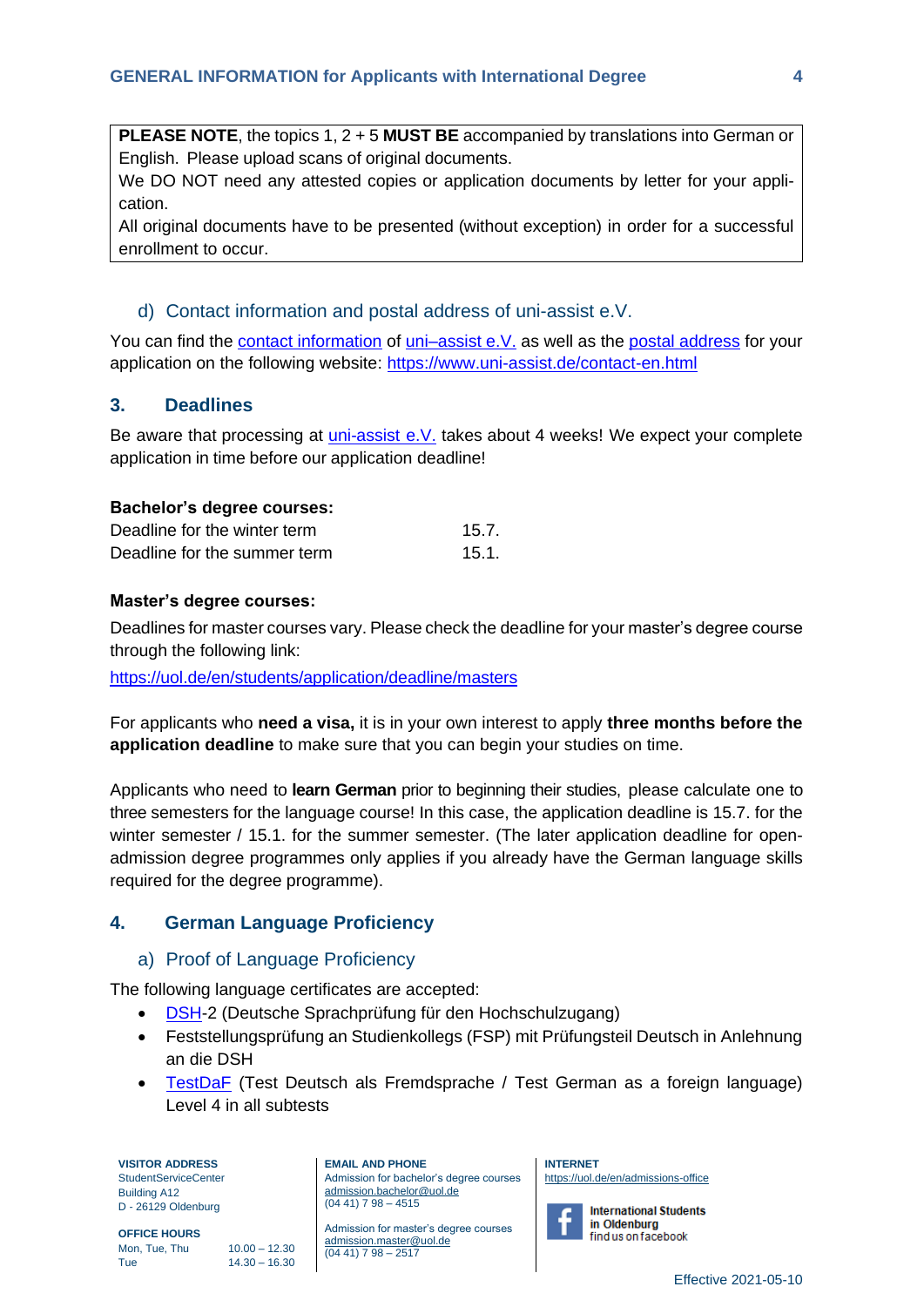- telc C1 für Hochschulen (telc C1 for Universities)
- Deutsches Sprachdiplom der Kultusministerkonferenz (DSD) Level II
- Kleines oder Großes Deutsches Sprachdiplom (KDS, GDS)
- Zentrale Oberstufenprüfung Goethe-Institute (ZOP)
- Goethe C2, telc C2 or  $\ddot{\mathrm{O}}$ SD C2
- UNIcert IV

#### <span id="page-4-0"></span>b) Studienkolleg

For those applicants who need to complete the Niedersächsisches Studienkolleg in [Hannover](https://www.stk.uni-hannover.de/stk.html?&L=1) to be eligible to study at a German university need to hold at least a **B2 certificate** as a proof of **German language proficiency** when applying at the **University of Oldenburg**.

#### <span id="page-4-1"></span>c) German Language Course

For all applicants with basic German language skills (at least A2) but unsatisfactory for university admittance, we provide the opportunity to take part in preparatory German language courses (ending with a [DSH](http://dsh.de/dsh-eng) examination).

EXCEPTIONS: The master's degree programs "German as a foreign Language", "German Studies" and the "State Examination Program Medicine" require the language certificate before commencement of studies. Preparatory German courses are not possible.

Prerequisite for an invitation to the language course is a language certificate A2 (or a certificate of attendance in a B1 course) and a successful application through [uni-assist](http://www.uni-assist.de/index_en.html) e.V. (For applicants for master's degree programs a positive answer by the admission committee of their consecutive degree program is needed, as well.)

The costs for the course attendance are the [semester](https://uol.de/en/students/fees/semester-contribution) fee.

After the successful [DSH](http://dsh.de/dsh-eng) 2 examination you can register for your degree program and begin your studies at the University of Oldenburg. An enrolment in an admission limited degree course depends on free study places.

Please contact the *[University's](https://uol.de/en/school3/language-centre/) Language Center* for more information on German language courses, and see the TestDaF website [\(https://www.testdaf.de/fuer-teilnehmende/infos-in](https://www.testdaf.de/fuer-teilnehmende/infos-in-ihrer-sprache/englisch/)[ihrer-sprache/englisch/\)](https://www.testdaf.de/fuer-teilnehmende/infos-in-ihrer-sprache/englisch/).

Website: <https://uol.de/en/school3/language-centre/languages/german-as-a-foreign-language/> Phone: +49 441 / 798-2322 (Matthias Jürgens) Email: [deutschkurse@uni-oldenburg.de](mailto:deutschkurse@uni-oldenburg.de)

**VISITOR ADDRESS**

StudentServiceCenter Building A12 D - 26129 Oldenburg

**OFFICE HOURS** Mon, Tue, Thu 10.00 - 12.30 Tue 14.30 – 16.30

**EMAIL AND PHONE** Admission for bachelor's degree courses [admission.bachelor@uol.de](mailto:admission.bachelor@uol.de)  $(04 41) 7 98 - 4515$ 

Admission for master's degree courses [admission.master@uol.de](mailto:admission.master@uol.de)  $(0441)$  7 98 – 2517

**INTERNET** <https://uol.de/en/admissions-office>